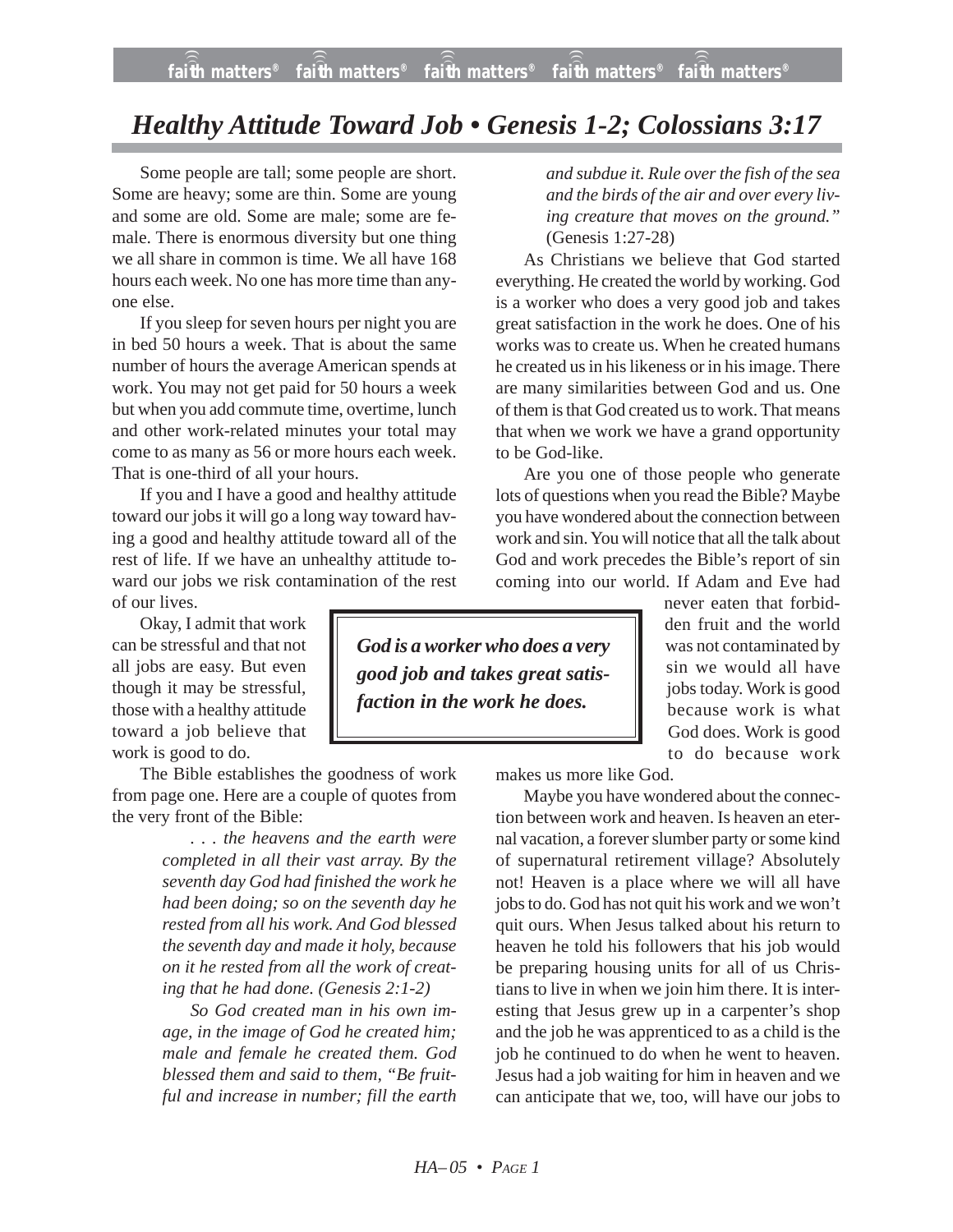## **faith matters® faith matters® faith matters® faith matters® faith matters®** ))) ))) ))) ))) )))

do and will do them with great satisfaction.

This healthy perspective on work that sees it as good can revolutionize our lives. Most of all, work is not what we do in order to live. Work is not something we have to get done so we can get on with our real lives. Work is not some bad thing that has to be done in life. We were created to work. We are designed to work. Work is essential to our lives. Work is very good. Work is being like God.

Does this mean that work is always easy or fun? Obviously it is not. Sin in our world has made work harder than God originally intended for it to be. Again, this is our opportunity to be Godlike because God does his job even when his job is hard to do. God is constantly dealing with lazy employees, workers who do not show up, corrupt companies and people who are hard to get along with. Actually, God does some of his best work with some of the most difficult people under the worst of circumstances. So, as we deal with the difficulties we also have an opportunity to be God-like.

Does that mean that all work is good to do and that in every job we can be God-like? No. It is impossible to be a God-like extortionist or a God-like bank robber or con artist. But most legal jobs are our opportunity to work like God.

Some people set up an imaginary hierarchy that rates some professions higher than others, but that is wrong. It is not better or worse to be a pilot, painter, professor, printer or pastor. It is work itself that is good. God takes great delight in our work, so take great delight in being like God in the work that you do.

A second measure of a healthy attitude toward job is to ask, "Who do I work for?" There are three most common answers to this question. The first is, "I work for my company." Lots of people first think of General Electric or General Motors or General Pizza as their employer. This makes sense although it is probably not the very best answer.

"I work for myself," is another common reply. That certainly is a response of the nation's millions of self-employed Americans. Although there are social analysts who say that in today's

economy we should all think of ourselves as selfemployed because so many people change jobs and careers so often. Very few spend a lifetime with the same company. We are all free agents in a competitive marketplace.

There is a third answer that is perhaps the most common of all. It is that "I work for dead presidents." You know—Washington, Lincoln, Jackson and others whose pictures are printed on the front of our money. For some employees money is what work is all about. Every motivation is monetary.

But a healthy Christian attitude toward work says, "I work for God." St. Paul wrote in Colossians 3:23-24, "*Whatever you do, work at it with all your heart, as working for the Lord, not for men, since you know that you will receive an inheritance from the Lord as a reward. It is the Lord Christ you are serving."*

In our nation's capitol there are political appointees who come and go with whoever is in office. They range from cabinet members and ambassadors to clerks and assistants. It is fascinating to talk to these political appointees. I am not sure if they are trained to talk this way but they all seem to sound a similar theme. They make it very clear that they work for the President of the United States. If you ask them for their opinion they tell you the president's policy. If you want to know their politics they quote one of the president's speeches. They are there to know and implement the president's policy and to make the president look good. They serve totally at the pleasure of one person, the President of the United States. In my experience, these government employees are intensely loyal to the president. They fully recognize that when the administration changes their jobs change.

As a Christian our attitude is that we work for God. Our positions may change. We may move from state to state, company to company or job to job but we always work for Jesus. He is our boss. His policies are our policies. His success is our success.

When we adopt that kind of attitude toward work then every task is to please him. The highest pay is his praise. We ask him for wisdom. We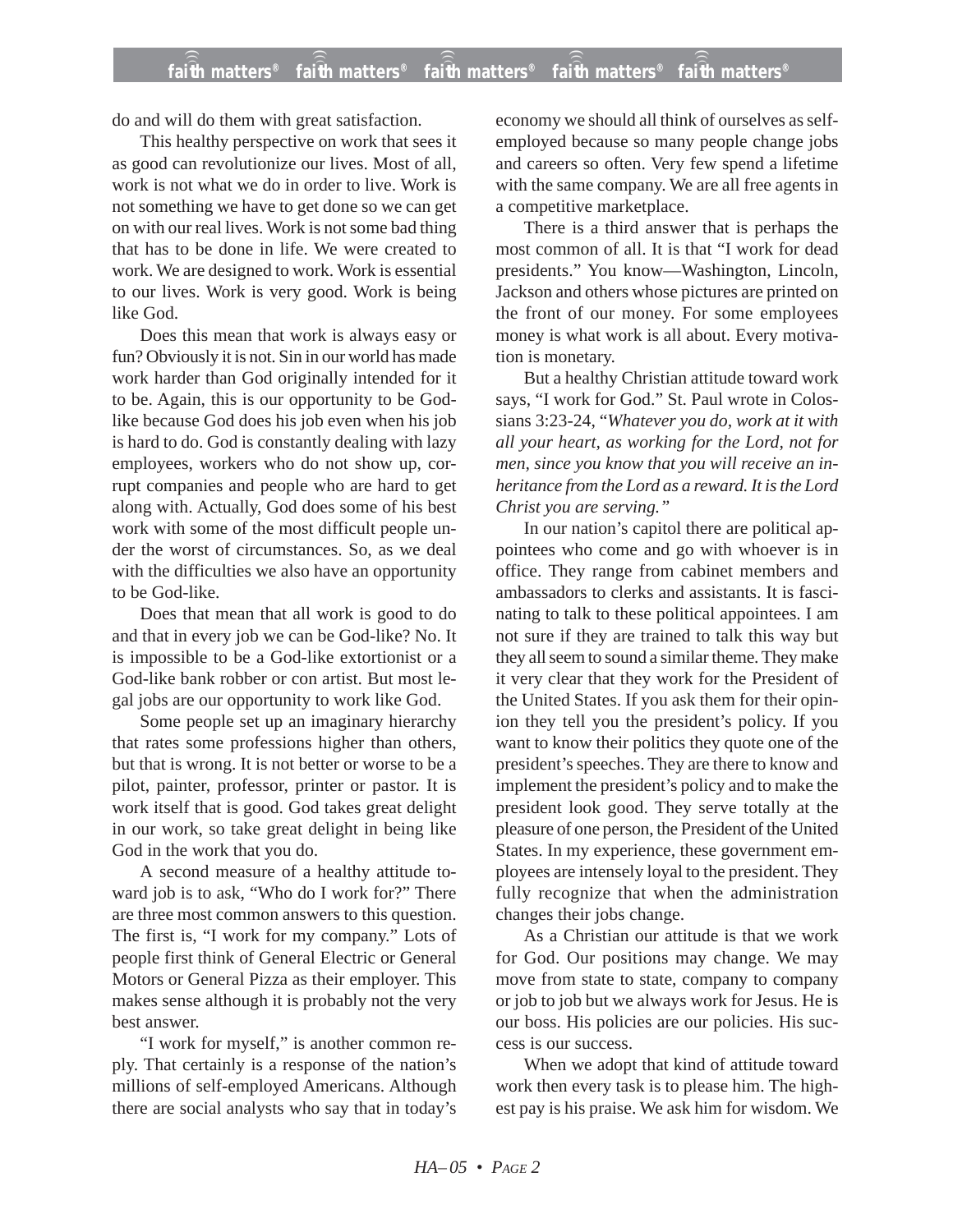## **faith matters® faith matters® faith matters® faith matters® faith matters®** ))) ))) ))) ))) )))

trust him when the job gets hard. When promoted or fired, whether owner or unemployed, when stressed or calm—the Christian works for Jesus Christ.

The impact of this perspective can be huge. We have all been around a dysfunctional boss. We have all dealt with difficult, grouchy, angry and unreasonable people. We have all had to do things we did not want to do. All this is seen differently when we remember that we are not doing this for the company or for money. We are doing this for Jesus.

Over the years of our marriage there have been times when Charleen has been away and I have been home—either alone or with our children. I will admit that the house doesn't look as

good when she's gone as it does when she's around. The dishes pile up on the sink and the clothes are left on the floor and the bed is not always made. But before she comes home I always try to make the place look good. That may include doing

things I don't like to do and that I am not very good at doing. When washing dishes, folding clothes, cleaning bathrooms or putting everything where it is supposed to be I have Charleen in mind. I delight to do things for her. Even the most menial task takes on a positive perspective. It all depends on the person you are doing it for.

As Christians, let us all have that healthy attitude that says, "I work for God."

The third healthy attitude flows from the first two. If I truly believe that work is good and that I am doing it for God then I want to do a good job. Whatever the job, the Christian with a healthy attitude seeks to do it with excellence. In I Corinthians 10:31 we are told, "*So whether you eat or drink or whatever you do, do it all for the glory of God."* And in Colossians 3:17 we read, "*And whatever you do, whether in word or deed, do it all in the name of the Lord Jesus, giving thanks to God the Father through him."*

Doing a good job is good for everybody. There is enormous personal satisfaction that comes from giving your best whether others recognize your quality work or not. A job well done is good for your employer. Every company should delight to have Christian employees who work hard, do good work, don't gripe with a bad attitude and help others to succeed. But the ultimate reason to do a good job is to make God look good. So, *"whether you eat or drink or whatever you do, do it all for the glory of God."*

Several years ago there was a leadership meeting at Wooddale Church that was scheduled for a night when I had two tickets to a Twins baseball game. Okay, so I'm not proud of what I did, but maybe I will feel better after I confess to you that in deciding between the Twins and the meeting, I chose the Twins. I just explained that I had

*God does some of his best work with some of the most difficult people under the worst of circumstances.*

a long-standing prior commitment and would not be able to make it to the meeting. I figured no one would ever know the difference.

For some strange reason, that night I

wore an unusually attention-getting shirt to the game. Around 9:45 that evening two things happened. First, the meeting at church ended in time for everyone to be home to see the 10 p.m. evening news. Second, a local sportscaster with a camera crew came and interviewed the guy sitting next to me for the newscast. I knew what this meant. The people from the meeting I missed would see me at my "prior commitment". I tried my best to be invisible. I was also careful not to scratch my head or say a word. You want to look your best when the camera is rolling.

There are times in our lives when we are absolutely open to inspection and everybody can see everything we are doing. But most of life and most of work is not like that. Yet, as Christians we do our best whether anyone sees us or not. We give our best effort. We speak our best words. We work with gratitude. "*Whatever you do, whether in word or deed, do it all in the name of the Lord Jesus, giving thanks to God the Father through him*."